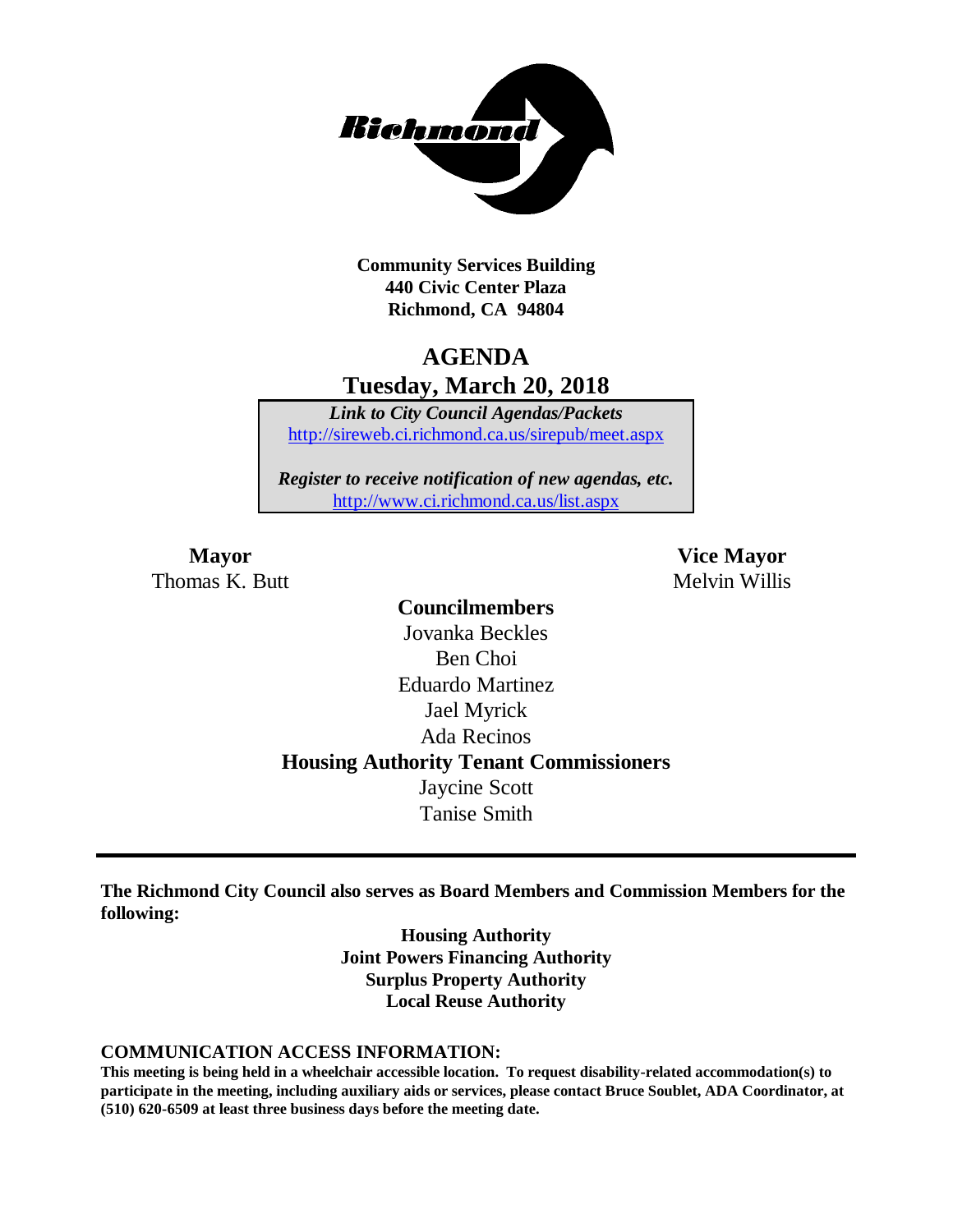# **MEETING PROCEDURES**

The City of Richmond encourages community participation at its City Council meetings and has established procedures that are intended to accommodate public input in a timely and time-sensitive way. As a courtesy to all members of the public who wish to participate in City Council meetings, please observe the following procedures:

**PUBLIC COMMENT ON AGENDA ITEMS:** Anyone who desires to address the City Council on items appearing on the agenda must complete and file a pink speaker's card with the City Clerk **prior** to the City Council's consideration of the item. Once the City Clerk has announced the item, no person shall be permitted to speak on the item other than those persons who have submitted their names to the City Clerk. Your name will be called when the item is announced for discussion. **Each speaker will be allowed up to TWO (2) MINUTES to address the City Council on NON-PUBLIC HEARING items listed on the agenda. Speakers are allowed up to THREE (3) minutes on PUBLIC HEARING items.**

**OPEN FORUM FOR PUBLIC COMMENT:** Individuals who would like to address the City Council on matters not listed on the agenda or on items remaining on the consent calendar may do so under Open Forum. All speakers must complete and file a pink speaker's card with the City Clerk **prior** to the commencement of Open Forum. The amount of time allotted to individual speakers shall be determined based on the number of persons requesting to speak during this item. **The time allocation for each speaker will be as follows:** 15 or fewer speakers, a maximum of 2 minutes; 16 to 24 speakers, a maximum of 1 and one-half minutes; and 25 or more speakers, a maximum of 1 minute.

#### **SPEAKERS ARE REQUESTED TO OCCUPY THE RESERVED SEATS IN THE FRONT ROW BEHIND THE SPEAKER'S PODIUM AS THEIR NAME IS ANNOUNCED BY THE CITY CLERK.**

**CONSENT CALENDAR:** Consent Calendar items are considered routine and will be enacted, approved or adopted by one motion unless a request for removal for discussion or explanation is received from the audience or the City Council. A member of the audience requesting to remove an item from the consent calendar must first complete a speaker's card and file the card with the City Clerk **prior** to the City Council's consideration of Agenda Review. Councilmembers who request to remove an item from the consent calendar must do so during Agenda Review. An item removed from the Consent Calendar may be placed anywhere on the agenda following the City Council's agenda review.

**CONDUCT AT MEETINGS:** Richmond City Council meetings are limited public forums during which the City strives to provide an open, safe atmosphere and promote robust public debate. Members of the public, however, must comply with state law, as well as the City's laws and procedures and may not actually disrupt the orderly conduct of these meetings. The public, for example, may not shout or use amplifying devices, must submit comment cards and speak during their allotted time, may not create a physical disturbance, may not speak on matters unrelated to issues within the jurisdiction of the City Council or the agenda item at hand, and may not cause immediate threats to public safety.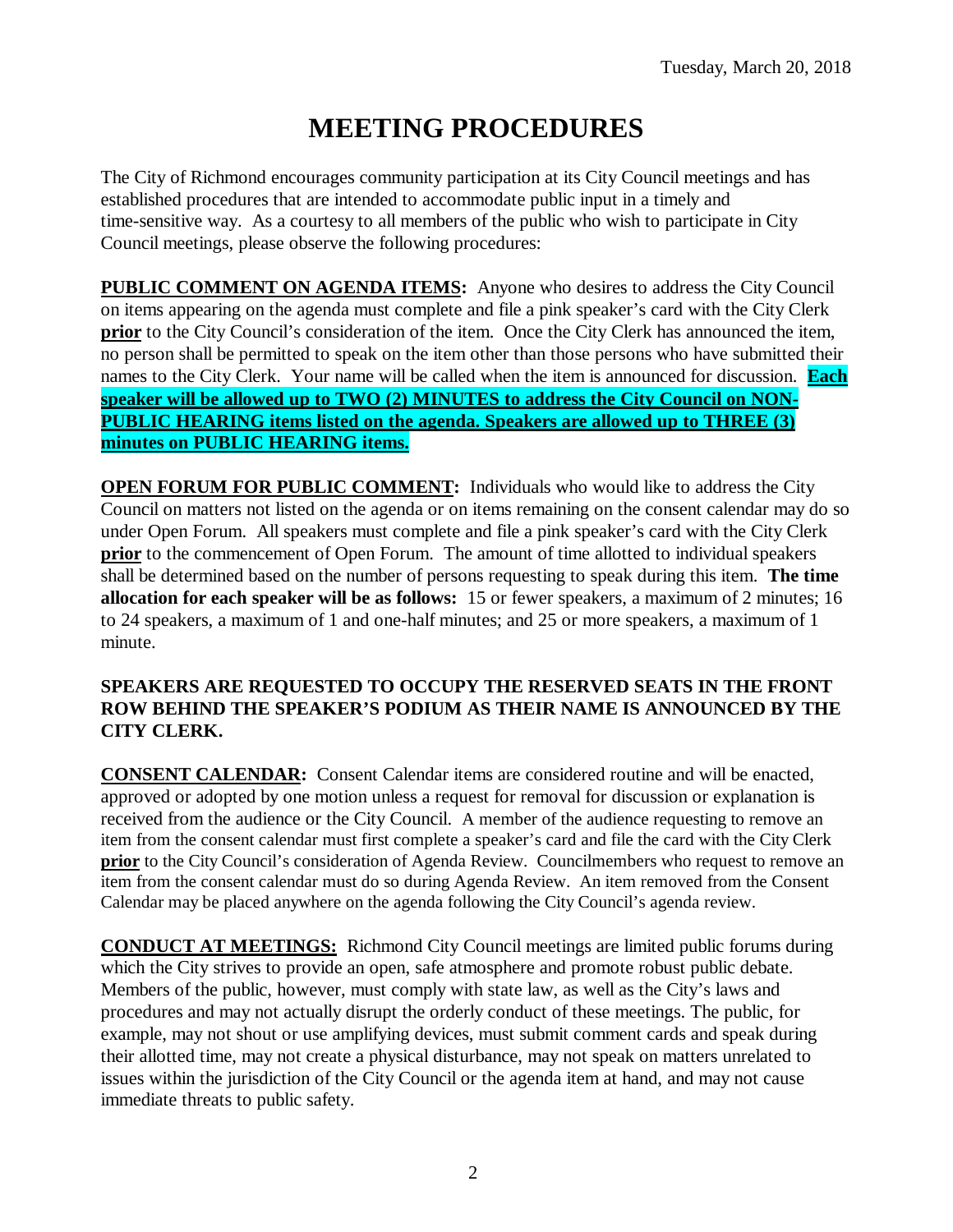**CITY HARASSMENT POLICY:** The City invites public comment and critique about its operations, including comment about the performance of its public officials and employees, at the public meetings of the City Council and boards and commissions. However, discriminatory or harassing comments about or in the presence of City employees, even comments by third parties, may create a hostile work environment, if severe or pervasive. The City prohibits harassment against an applicant, employee, or contractor on the basis of race, religious creed, color, national origin, ancestry, physical disability, medical condition, mental disability, marital status, sex (including pregnancy, childbirth, and related medical conditions), sexual orientation, gender identity, age or veteran status, or any other characteristic protected by federal, state or local law. In order to acknowledge the public's right to comment on City operations at public meetings, which could include comments that violate the City's harassment policy if such comments do not cause an actual disruption under the Council Rules and Procedures, while taking reasonable steps to protect City employees from discrimination and harassment, City Boards and Commissions shall adhere to the following procedures. If any person makes a harassing remark at a public meeting that violates the above City policy prohibiting harassment, the presiding officer of the meeting may, at the conclusion of the speaker's remarks and allotted time: (a) remind the public that the City's Policy Regarding Harassment of its Employees is contained in the written posted agenda; and (b) state that comments in violation of City policy are not condoned by the City and will play no role in City decisions. If any person makes a harassing remark at a public meeting that violates the above City policy, any City employee in the room who is offended by remarks violating the City's policy is excused from attendance at the meeting. No City employee is compelled to remain in attendance where it appears likely that speakers will make further harassing comments. If an employee leaves a City meeting for this reason, the presiding officer may send a designee to notify any offended employee who has left the meeting when those comments are likely concluded so that the employee may return to the meeting. The presiding officer may remind an employee or any council or board or commission member that he or she may leave the meeting if a remark violating the City's harassment policy is made. These procedures supplement the Council Rules and Procedures relating to disruption of orderly conduct at Council meetings.

Any law enforcement officer on duty or whose service is commanded by the presiding officer shall be Sergeant-at-Arms of the Council meetings. He/she, or they, shall carry out all orders and instructions given by the presiding officer for the purpose of maintaining order and decorum at the Council meetings (City Council Rules of Procedure and Order Section III F, RMC Section 2.12.030).

**\*\*\*\*\*\*\*\*\*\*\*\*\*\*\*\*\*\*\*\*\*\*\*\*\*\*\*\*\*\*\*\*\*\*\*\*\*\*\*\*\*\*\*\*\*\*\*\*\*\*\*\*\*\*\*\*\*\***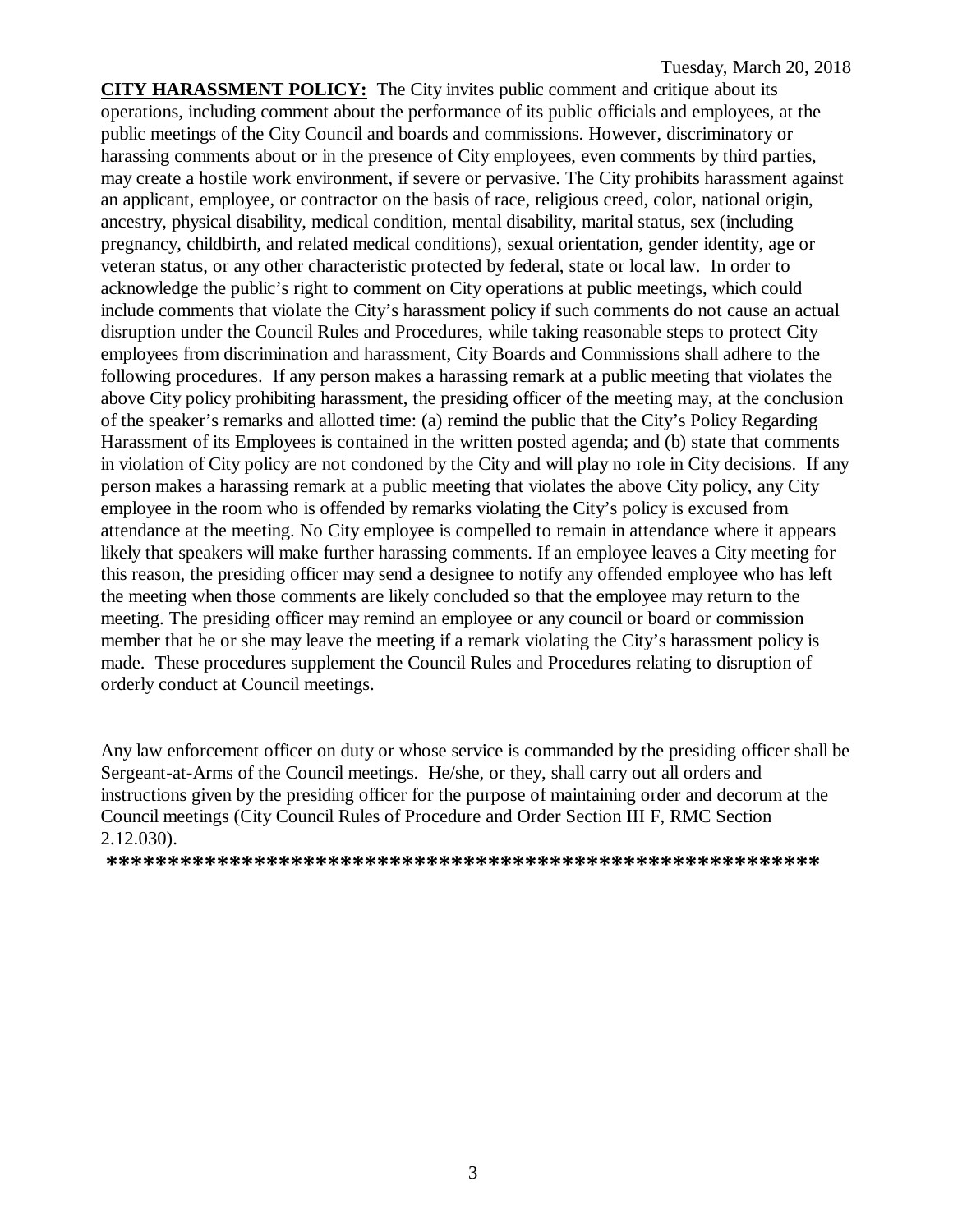# **OPEN SESSION TO HEAR PUBLIC COMMENT BEFORE CLOSED SESSION**

5:00 p.m.

#### **A. ROLL CALL**

#### **B. PUBLIC COMMENT BEFORE CLOSED SESSION**

#### **C. ADJOURN TO CLOSED SESSION**

### **CLOSED SESSION**

Shimada Room of the Community Services Building

#### **A. CITY COUNCIL**

**A-1.** CONFERENCE WITH LEGAL COUNSEL - EXISTING LITIGATION (Subdivision [a] of Government Code Section 54956.9):

Upstream vs. City of Richmond

**A-2.** PUBLIC EMPLOYEE PERFORMANCE EVALUATION (Government Code Section 54957.6):

City Attorney

**A-3.** CONFERENCE WITH REAL PROPERTY NEGOTIATOR (Government Code Section 54956.8):

> Property: Port of Richmond General Warehouse Agency negotiator: Bill Lindsay, Jim Matzorkis Negotiating party: Richmond Grown LLC Under negotiation: Price and terms of payment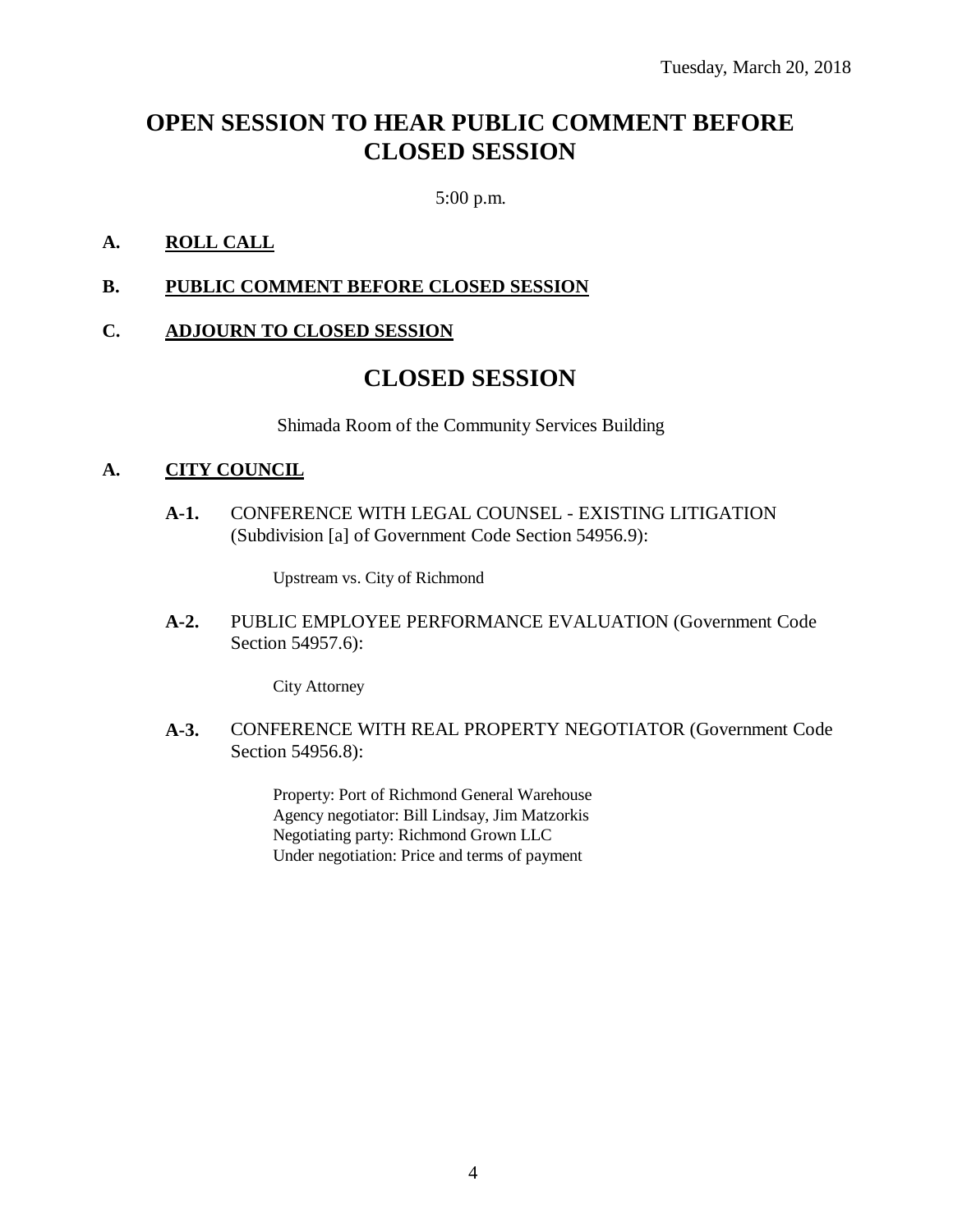# **SPECIAL MEETING OF THE RICHMOND HOUSING AUTHORITY**

6:25 p.m.

- **A. PLEDGE TO THE FLAG**
- **B. ROLL CALL**
- **C. STATEMENT OF CONFLICT OF INTEREST**
- **D. AGENDA REVIEW**

#### **E. HOUSING AUTHORITY CONSENT CALENDAR**

- **E-1.** RECEIVE a status report of key activities and developments of the Richmond Housing Authority during January and February 2018, and projects anticipated in the next 30-60 days - Richmond Housing Authority (Bill Lindsay 620-6512).
- **E-2.** APPROVE the minutes of the special February 27 and regular March 6, 2018, Richmond Housing Authority meetings - City Clerk's Office (Pamela Christian 620-6513).

#### **F. ADJOURNMENT**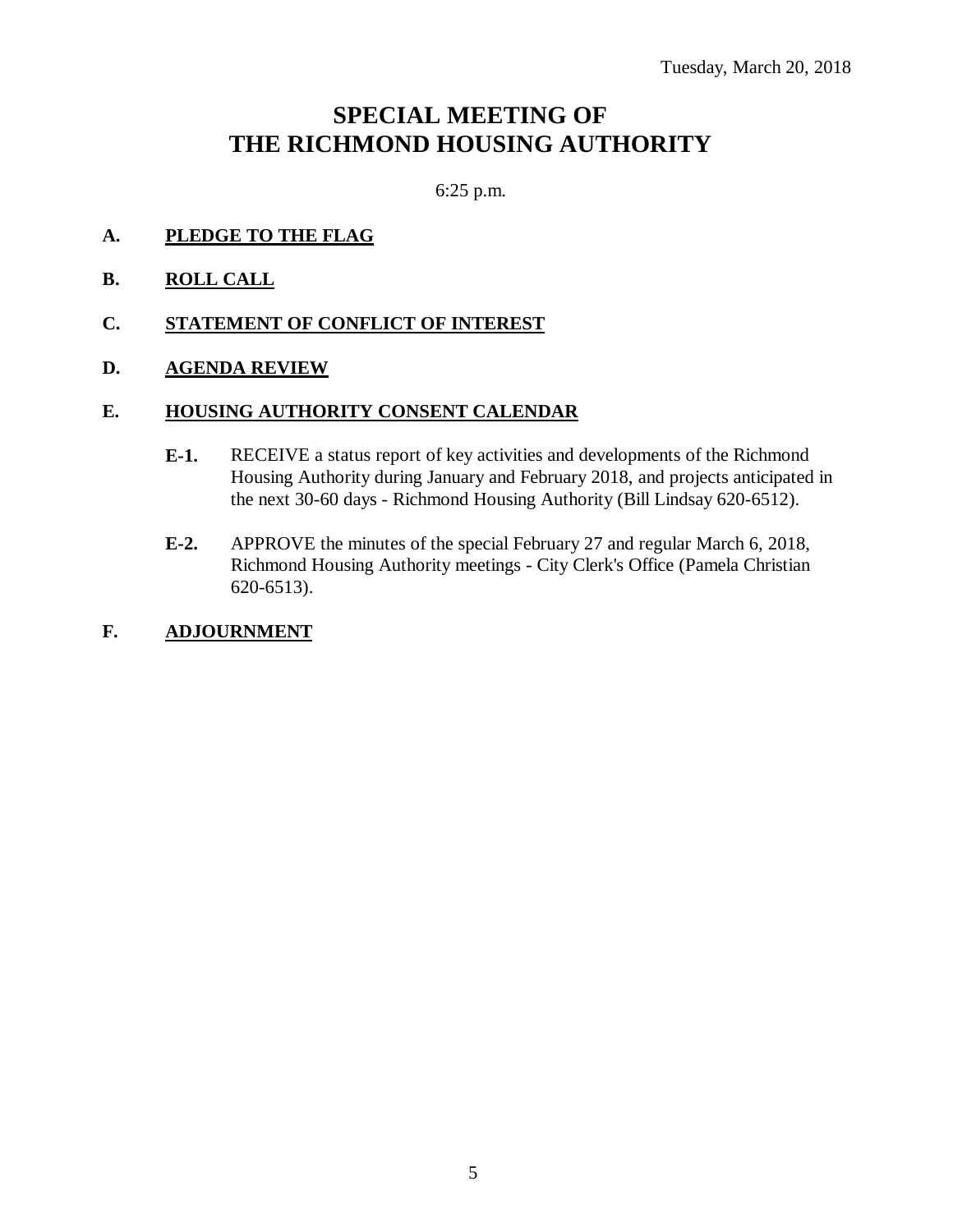## **REGULAR MEETING OF THE RICHMOND CITY COUNCIL**

6:30 p.m.

#### **A. ROLL CALL**

- **B. STATEMENT OF CONFLICT OF INTEREST**
- **C. AGENDA REVIEW**

#### **D. REPORT FROM THE CITY ATTORNEY OF FINAL DECISIONS MADE DURING CLOSED SESSION**

#### **E. REPORT FROM THE CITY MANAGER**

#### **F. OPEN FORUM FOR PUBLIC COMMENT**

#### **G. CITY COUNCIL CONSENT CALENDAR**

- **G-1.** APPROVE an Exclusive Right to Negotiate Agreement (ERN) with Richmond Grown for lease of the General Warehouse at the Port of Richmond - Port Department (Jim Matzorkis 215-4600).
- **G-2.** ADOPT a resolution accepting as complete the Oil Spill Cleanup project at the Point Potrero Marine Terminal contracted to Performance Abatement Services - Port Department (Jim Matzorkis 215-4600).
- **G-3.** RECEIVE the City's Investment and Cash Balance Report for the month of January 2018 - Finance Department (Belinda Warner/Stacie Plummer 620-6930).
- **G-4.** RECEIVE a report on the Richmond Municipal Sewer District for the month of January 2018 - Water Resource Recovery Department (Ryan Smith 620-5486).
- **G-5.** APPROVE a three-year contract with Infrastructure Engineering Corporation to provide flow monitoring data in the sanitary and storm sewer collection system, computer and web hosting software support, technical reports, maintenance of the inflatable dams at the overflow weirs, and field support for city staff in an amount not to exceed \$360,330 - Water Resource Recovery Department (Ryan Smith 620-5486/Mary Phelps 621-1269).
- **G-6.** APPROVE a contract with Rising Sun Energy Center to employ and train local youth to install energy efficiency and water conservation measures for residences for a total amount not to exceed \$15,000 for a term ending December 31, 2018 - City Manager's Office (Shasa Curl/Adam Lenz 620-6512).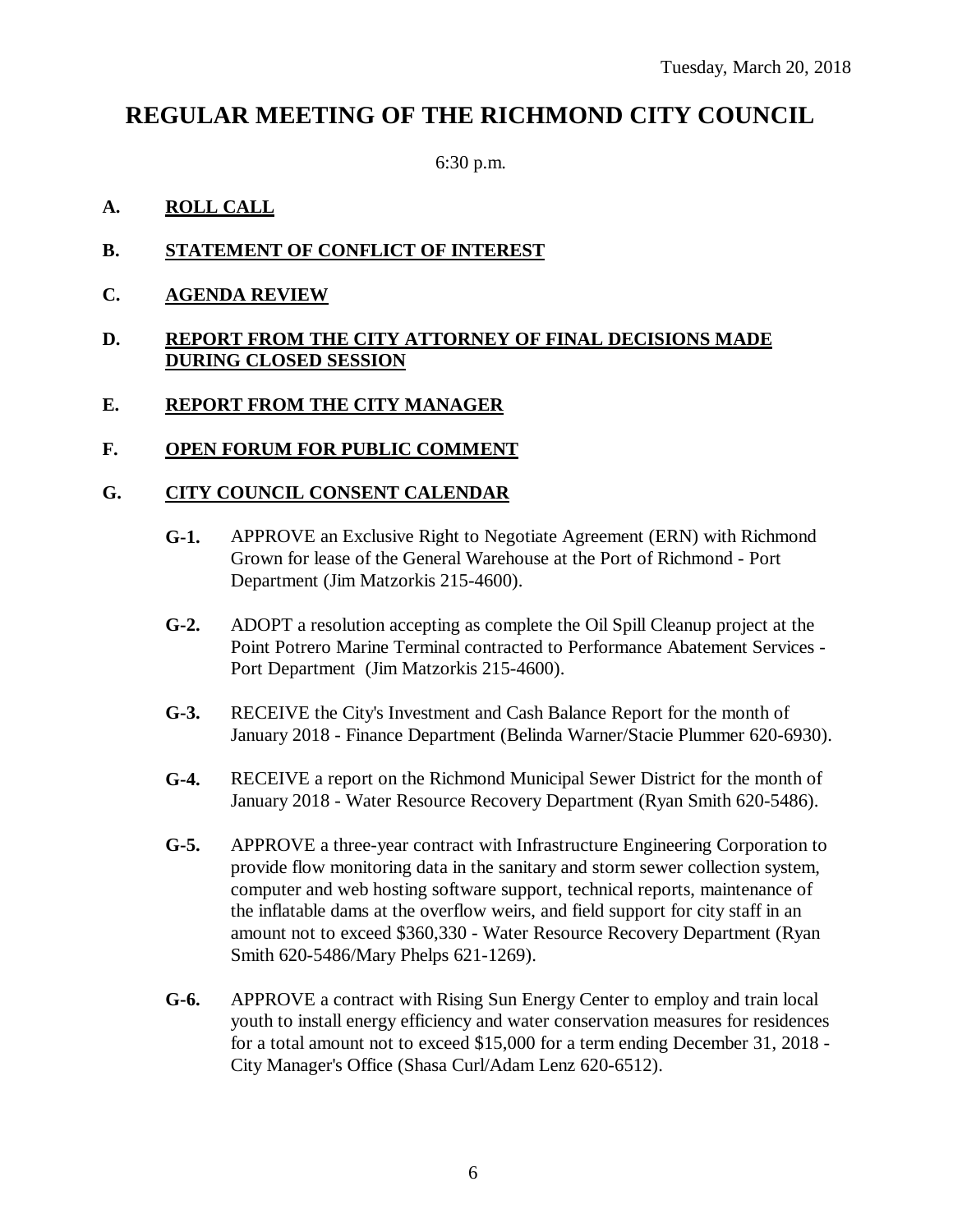- **G-7.** APPROVE the eighth amendment to the contract with Tyler Technologies for Software as a Service (SaaS) for the MUNIS Enterprise Resource Planning (ERP) System, extending the contract term six months to June 30, 2021, and increasing the contract amount by \$244,366.50 with a total contract amount not to exceed \$7,423,645.75 - Information Technology Department (Sue Hartman 620- 6874).
- **G-8.** APPROVE a five-year agreement with Superion, LLC for the continued licensed use, technical support and software updates for the TRAKIT permitting, business licensing, code enforcement, and Citizen Response Management (CRM) system for the period beginning April 1, 2018, through March 31, 2023, in an amount not to exceed \$352,283.43. The agreement also includes implementation of an interactive voice response (IVR) phone module for scheduling permit inspections and an additional five user licenses for the Rent Control department, which is using TRAKiT for the administration of the Rent Program - Information Technology Department (Sue Hartman 620-6874).
- **G-9.** APPROVE a lease agreement with the Richmond Promise, Inc., a communitywide college scholarship fund and college success initiative, for the use of approximately 650 square feet of City-owned property at 440 Civic Center Plaza as office space for a term ending February 28, 2019, with options to extend the lease term for three additional one-year periods, at a lease rate of \$665 per month beginning March 1, 2018 - City Manager's Office (Bill Lindsay/LaShonda White 620-6512).
- **G-10.** RECEIVE the monthly report on Point Molate activities for the month of February 2018 - City Manager's Office (Bill Lindsay/Craig Murray 620-6512).
- **G-11.** APPROVE the Environmental and Community Investment Agreement (ECIA) funded purchase of two (2) zero emission vehicles in an amount not to exceed \$53,000 to replace two recently decommissioned gas engine pool vehicles, and to further support the City's green fleet conversion - City Manager's Office (Bill Lindsay 620-6512/Denée Evans 620-1718).
- **G-12.** APPROVE a sole-source, Environmental and Community Investment Agreement (ECIA)-funded contract with the Richmond Community Foundation to provide and manage a series of capacity building trainings for Richmond-serving nonprofits in an amount not to exceed \$60,000 for a three-year term commencing February 1, 2018, and ending January 31, 2021 - City Manager's Office (Bill Lindsay/LaShonda White 620-6512).
- **G-13.** APPROVE the recommendation of the City Council to provide a compensation adjustment to the City Clerk. Effective March 2, 2018, the City Clerk's monthly salary will be increased to \$10,088/month (a 10% increase) - Human Resources Management Department (Lisa Stephenson/Donna Newton 620-6600).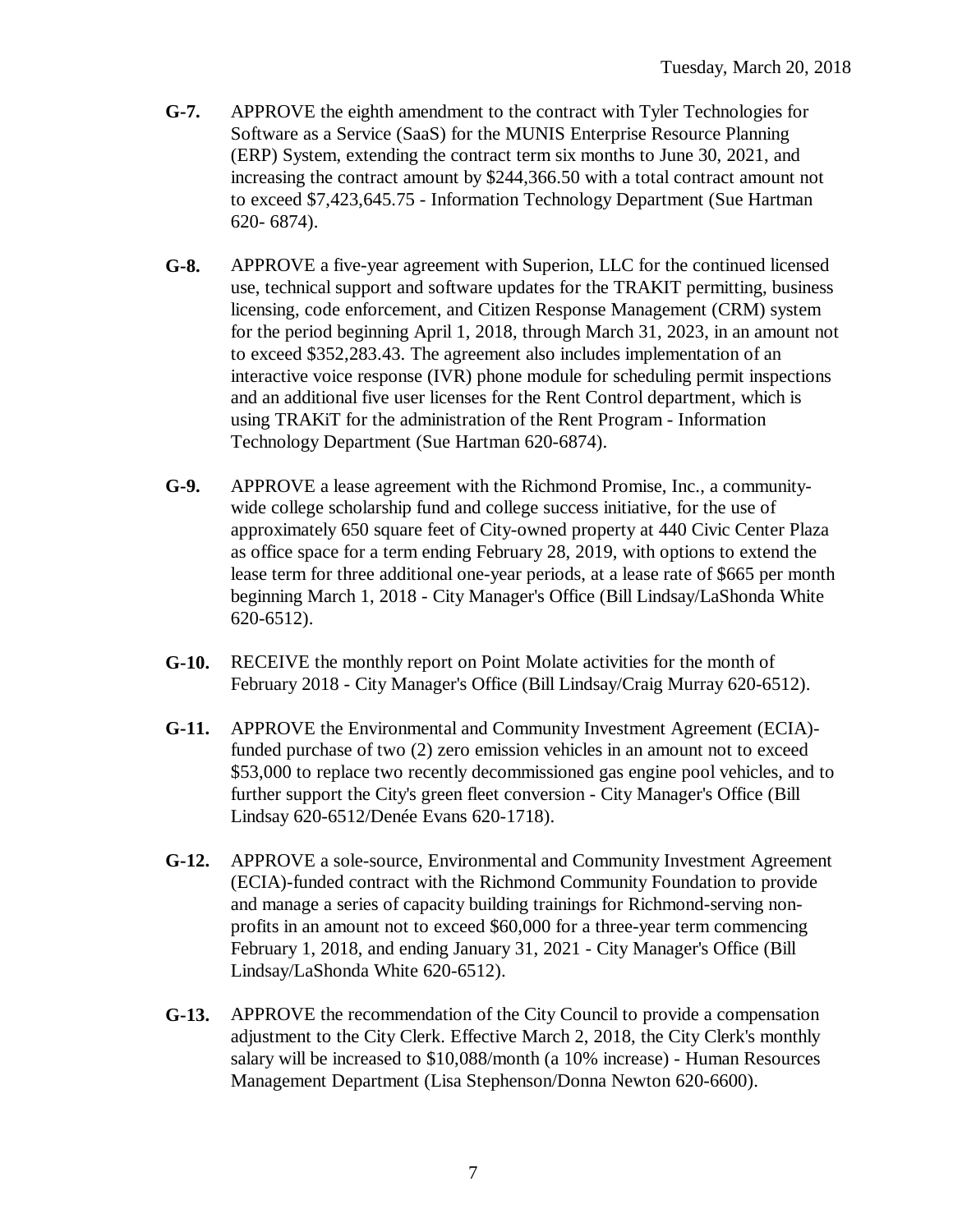- **G-14.** ADOPT an ordinance (second reading) to establish the wages, salary, and compensation for the new classification of Rent Program Services Analyst I (Salary Range No. 043D \$5,174 - \$6,187/month) - Human Resources Management Department (Lisa Stephenson/Donna Newton 620-6600).
- **G-15.** ADOPT an ordinance (second reading) to establish the wages, salary, and compensation for the new classification of Rent Program Services Analyst II (Salary Range No. 055D \$6,357 - \$7,684/month) - Human Resources Management Department (Lisa Stephenson/Donna Newton 620-6600).
- **G-16.** APPROVE a three-year contract, with two additional one-year extensions, with SCI Consulting Group to prepare the Hilltop Assessment District Annual Engineer's Report in an amount not to exceed \$33,750, for a term from March 21, 2018, to March 22, 2021 - Infrastructure Maintenance and Operations Department (Tim Higares 620-6508).
- **G-17.** APPROVE a three-year contract, with two optional one-year extensions, with Willdan Financial Services to prepare the Marina Assessment District Annual Engineer's Reports necessary to levy assessments for the 2018-2021 fiscal years, in an amount not to exceed \$23,250 and for a term from March 22, 2018, to March 23, 2021 - Infrastructure Maintenance and Operations Department (Tim Higares 231-3008).
- **G-18.** APPROVE the minutes of the February 20, 27, and March 6, 2018, regular Richmond City Council meetings - City Clerk's Office (Pamela Christian 620- 6513).

### **H. PUBLIC HEARINGS**

- **H-1. CONTINUED to April 24, 2018**, the matter to hold a Public Hearing on the appeal of the Planning Commission's decision to approve the Anaviv CUP Amendment (PLN17-572); and AFFIRM the Planning Commission's Conditional Use Permit Amendment approval - Planning and Building Department (Richard Mitchell/Roberta Feliciano 620-6662).
- **H-2.** ADOPT Order of Vacation No. 915, vacating the obsolete sanitary sewer easement, storm drain easement, and water line easement owned by the City of Richmond at 912 Harbour Way South, in conjunction with the private development of a 182,000 square foot warehouse building - Engineering and Capital Improvement Projects Department (Yader Bermudez 620-5478/Dane Rodgers 307-8112).